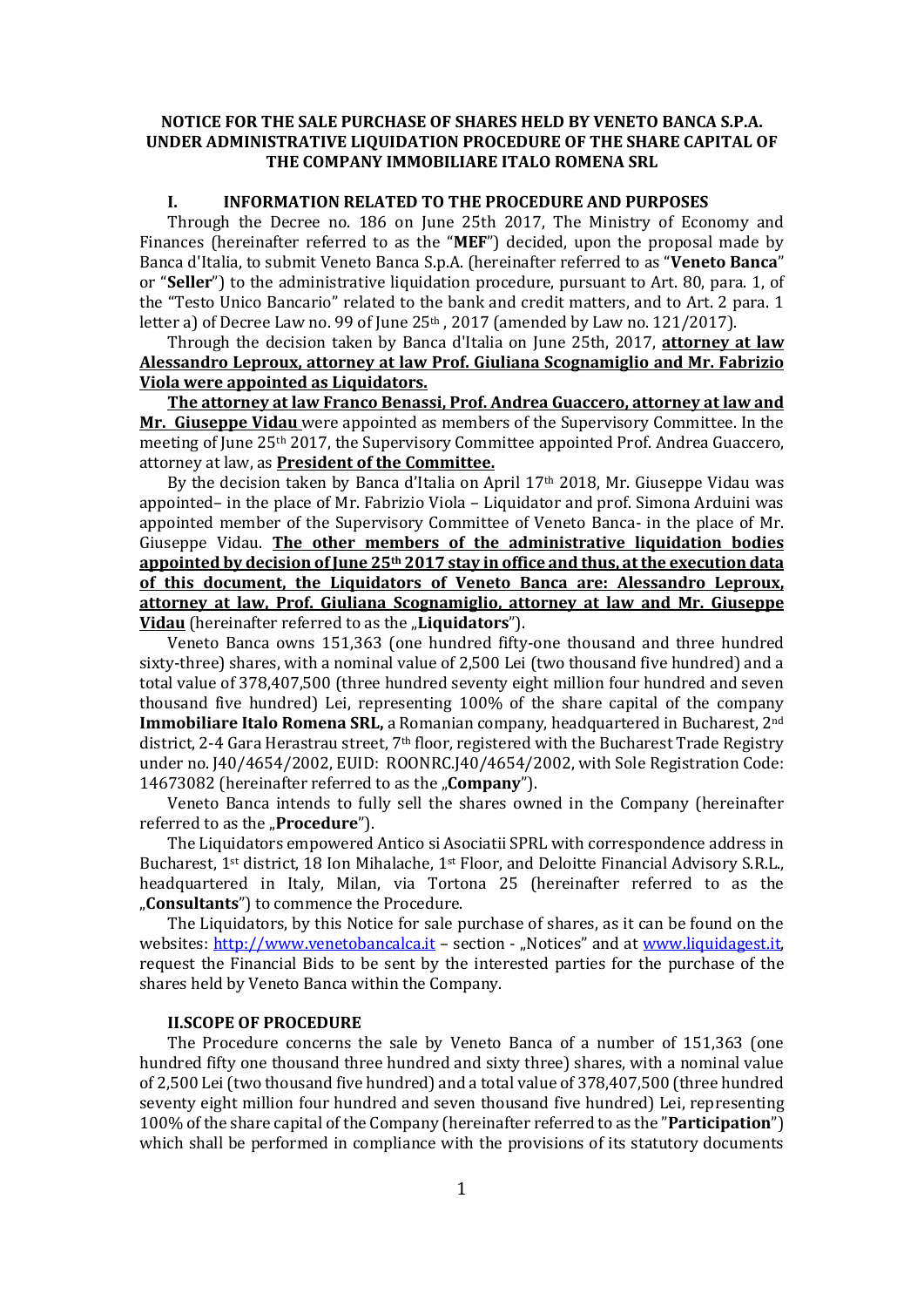and the legal provisions enforceable, including but not limited to: Companies Law no. 31/ 1990, rep., Trade Registry Law no. 26/1990, republished and so on.

Certain relevant information concerning the Company (together with the draft of the sale - purchase agreement) will be uploaded into the Virtual Data Room (hereinafter referred to as the "VDR"), where access shall be granted only based on provisions mentioned in this Notice for sale purchase of shares.

#### **III. SELECTION CRITERION OF BEST BID**

The Participation will be awarded (purchased) based on the criterion of highest price offered.

#### **IV. SUBJECTS QUALIFIED FOR PARTICIPATION**

Individuals or legal entities are accepted to participate (i.e. companies, associations, foundations with legal personality) of Romanian or foreign nationality, both individually and jointly, in view of purchasing the Participation by one or multiple persons. Provisions of Art. 14 of Companies' Law no 31/1990, republished, shall be taken into consideration, according to which: *" (1) A natural or legal person cannot be the sole shareholder but in one limited liability company. (2) A limited liability company cannot have as sole shareholder another limited liability company, owned by a single person".*

# **V.CRITERIA FOR PARTICIPATING TO THE PROCEDURE**

The participants must fulfil the following criteria, under penalty of exclusion from the award procedure:

- a) in the twelve (12) months before publishing the Notice for sale purchase of shares, they have not been seen and found and they are not in the situation regulated by provisions of art. 153<sup>24</sup> para.(1) of Law no. 31/1990, republished: *"If the board of directors or the management finds that, following the losses determined by the annual financial statements approved under the law, the net asset of the company, computed as the difference between the total assets and the total debts of the company, diminished to less than half of the subscribed share capital, an extraordinary general meeting shall be immediately convened, to decide whether the company must be dissolved*" and / or in similar cases based on the law of the state of affiliation;
- b) in the twelve (12) months before the publishing of the Notice for sale purchase of shares, they have not been and they are not under bankruptcy or liquidation, their business is not led by a liquidator or their trade activities are not suspended and they are not the subject of an arrangement with the creditors. Also, they are not in a similar cases, law-regulated.
- c) They are not the subject of a legal procedure which leads to one of the situations mentioned below;

c1) they have no criminal records, they have not been under criminal investigation or sentenced through a final decision of a court for committing one of the following crimes:

- Forming an organized criminal group, as provided by the Romanian Criminal Code with subsequent amendments and completions or by the corresponding provisions of the criminal law of the state where the participant was convicted;
- Money laundering, as provided by Law no. 656/2002 on the prevention and sanctioning of money laundering, as well as for the establishment of measures for preventing and fighting terrorist funding - republished, or by the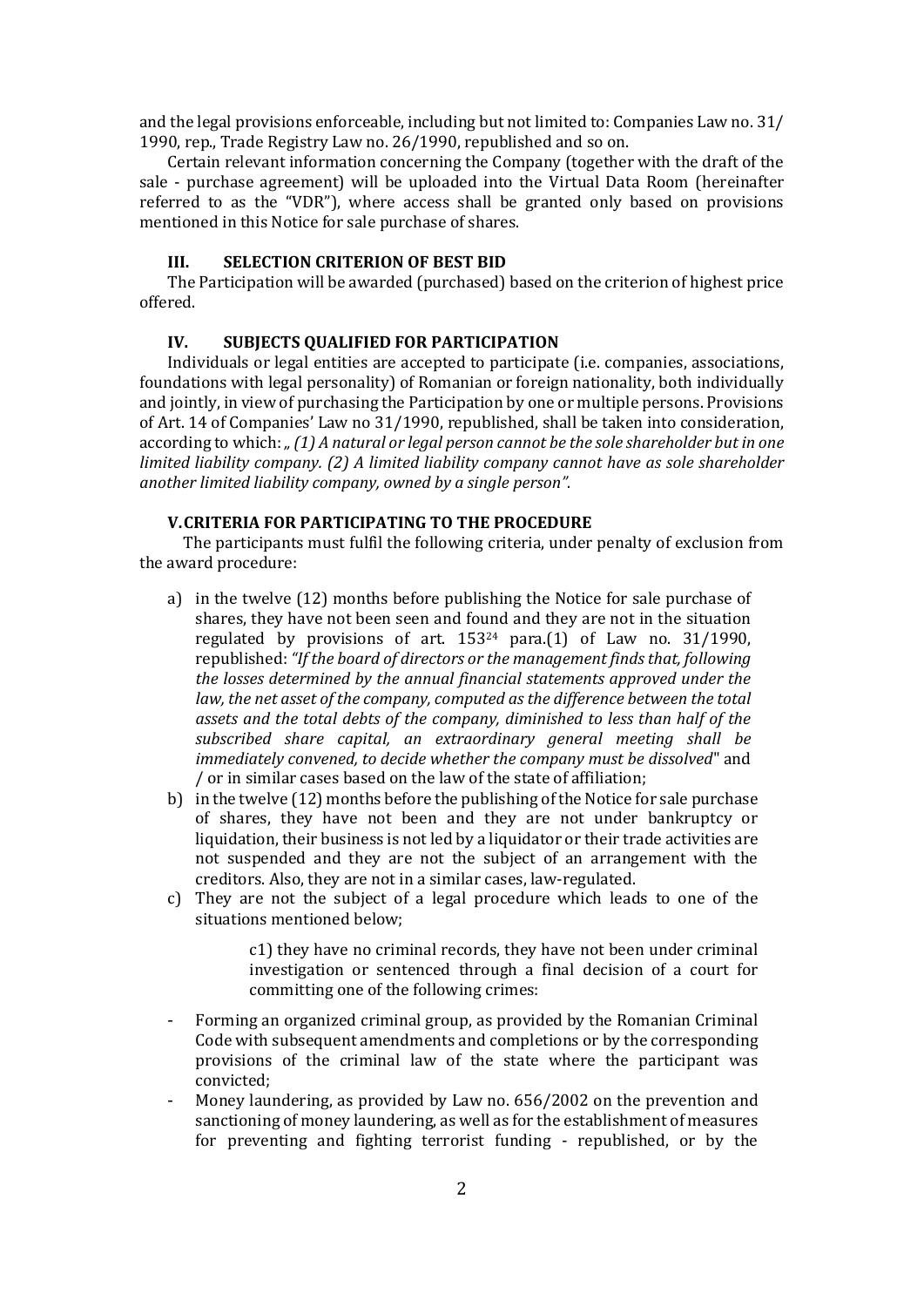corresponding provisions of the criminal law of the state in which the participant was convicted;

- corruption offenses, as provided by Law no. 286/2009 with subsequent modifications and completions and crimes assimilated to the corruption offenses as provided by the Law no. 78/2000 on the prevention, discovery and sanctioning of corruption acts, with subsequent modifications and completions, or by the corresponding provisions of the criminal law of the state in which the participant was convicted;
- offenses against the financial interests of the European Union, as provided by Law no. 78/2000 on the prevention, discovery and sanctioning of corruption acts, with subsequent modifications and completions, or by the corresponding provisions of the criminal law of the state in which the participant was convicted;
- acts of terrorism as provided by Law no. 535/2004 on the execution and fighting against terrorism, with the subsequent modifications and completions, or by the corresponding provisions of the criminal law of the state where the participant was convicted;
- trafficking and exploitation of vulnerable persons, as provided by Law no. 286/2009 with subsequent amendments or additions, or by the appropriate provisions of the criminal law of the state where the participant was convicted;
- fraud, within the meaning of Art. 1 of the Convention on Protecting the EU's financial interests as of 27.05.1995;

c2) no final court decision or no administrative decision with final and binding character was ruled against them for failure to comply with the duties to pay the fees, taxes and contributions to the consolidated general budget as per the law of the state in which the participant is based/ holds his financial residence/ residence.

### **VI. SALE TERMS**

This Notice for sale purchase of shares does not represent an intent for negotiations and does not represent the undertaking of any liability of any kind or of a duty for the Liquidators, for the Seller (nor for the Consultants) for their representatives, management, employees or consultants, towards Interested Persons and for the latter, the herein Notice for sale purchase of shares does not recognize a right or claim towards the Liquidators, Seller and Consultants, by their representatives, management, employees or Consultants, irrespective of the reason.

With notified grounds, the Liquidators reserve their right to amend, suspend, annul, cut off the Procedure in any moment, without the right for the interested persons to raise objections, any claim as damage, not even based on Art. 1183 of the New Criminal Code ("good-faith in negotiations") and Art. 1214 of the New Criminal Code ("deceit"), in relation to them, to the Seller (and the Consultants) and to the representatives, the management, the employees or their consultant.

It is mentioned that: (i) the Participation will be sold together with all attached rights, benefits, interests current and future; (ii) the price will be fully paid simultaneously with the date of the transfer of the ownership right on the Participations; (iii) The Seller will not issue any warranties in relation to the features, skills or capacity to generate incomes for the Company.

#### **VII. VIRTUAL DATA ROOM**

The documentation referring to the Company will be provided to the participants starting with **24.05.2019** by means of Virtual Data Room, which will be accessed after sending by email to the address [venetobancaspa.inliquidazioneca@cert.venetobanca.it](mailto:venetobancaspa.inliquidazioneca@cert.venetobanca.it)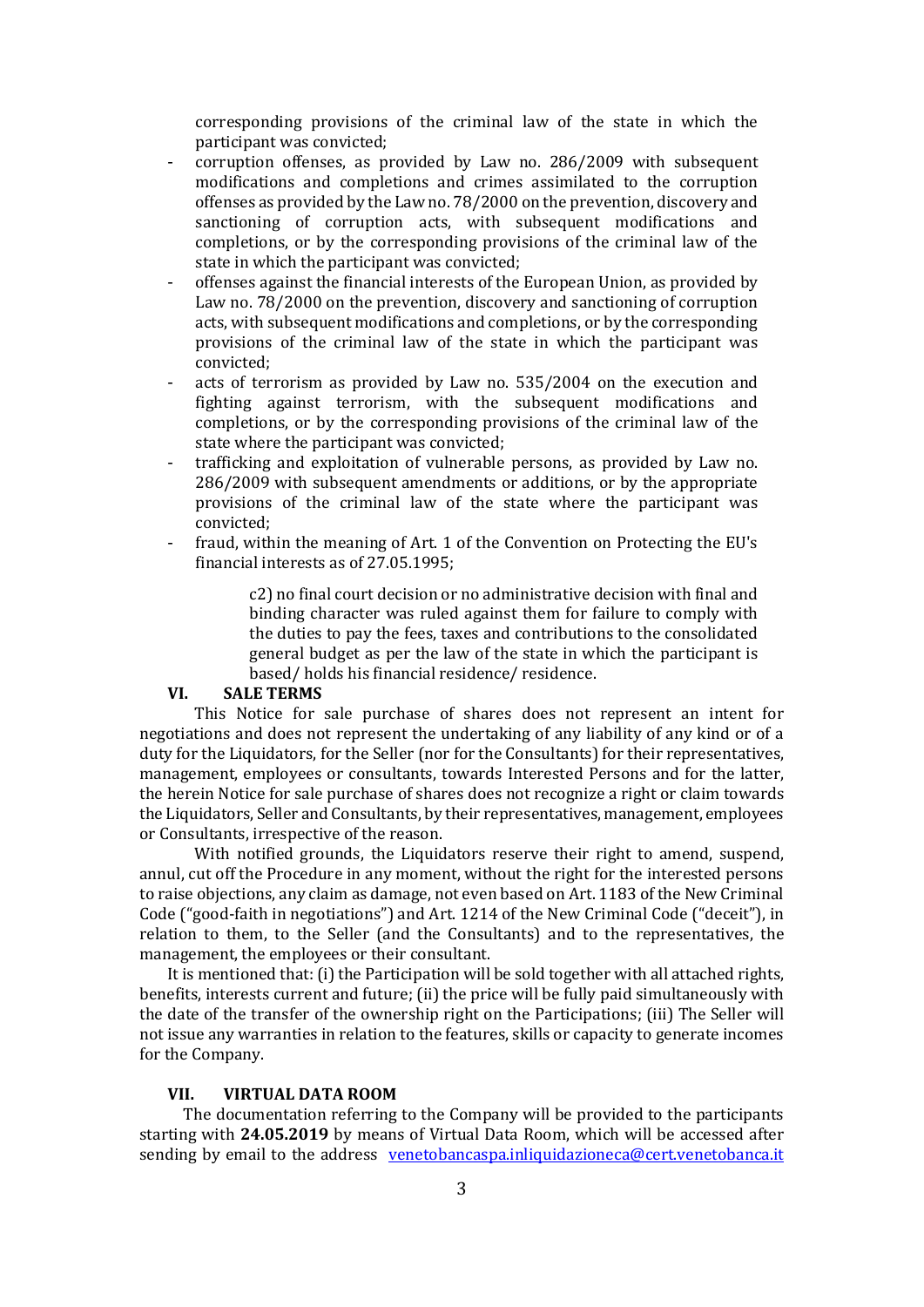the following documents (i) The access application to Virtual Data Room, which proves that the participation criteria were fulfilled, and other information of the applicant (prepared as per **Annex A**); (ii) Non-Disclosure Agreement signed for acceptance (**Annex B**); (iii) Regulation – Virtual Data Room signed for acceptance (**Annex C**); and (iv) copy of a valid identity document of the signatory party.

## **VIII. PRESENTATION OF BID**

**Under penalty of exclusion from award procedure,** the participants will send to the certified email address: [venetobancaspa.inliquidazioneca@cert.venetobanca.it](mailto:venetobancaspa.inliquidazioneca@cert.venetobanca.it) an email containing the Financial Bid, by means of electronic documents in "Pdf" format and password- protected, that comply with the criteria below, no later than **24.06.2019, at 24:00 o'clock (Italy's time).**

The password allowing the opening of documents mentioned above, will be notified by the sender to the email address: [venetobancaspa.inliquidazioneca@cert.venetobanca.it,](mailto:venetobancaspa.inliquidazioneca@cert.venetobanca.it) by a distinct email sent after the email with the Financial Bid, but no later than **25.06.2019, at 24:00 o'clock (Italy's time).** The opening of the bids will take place after this date.

The Financial Bids sent after this deadline or the Financial Bids contained in documents without password shall not be approved within the Procedure.

The email must have the following subject: *"Veneto Banca S.P.A. under administrative liquidation – procedure for the sale purchase of shares owned of the share capital of the company IMMOBILIARE ITALO ROMENA SRL".*

The email must include the following documents:

- **1. Under penalty of exclusion from award procedure,** the Request for Participation will be drafted, signed by legal representative (or a proxy with special power of attorney) accompanied by the photocopy of his valid identity document and it shall be submitted as per the draft mentioned in **Annex D** attached to this Notice for sale purchase of shares. The Request for Participation will contain: (i) the identification of the person who will buy the Participation, as well as the identification data and the function of the person signing the Financial Bid and the statement included in the Participation Request; (ii) the statement that he/she wishes to participate in the procedure and that he/ she took notice and accepted all terms set in this Notice for sale purchase of shares; (iii) the certification of the participation terms to the Procedure mentioned in this Notice for sale purchase of shares; (iv) the statement that the participant read the documentation available to the participation in the Virtual Data Room; (v) the certification of the fact that the Financial Bid is valid and irrevocable for a term of **90(ninety) days** computed since the submission term mentioned in this Notice for sale purchase of shares, except the extensions requested in writing by the Seller; (vi) mentioning the contacts of persons involved in the Procedure, mentioning the name of the person liable for the notices referring to the Procedure.
- **2.** In case of submitting the Request for Participation and/ or the Financial Bid by a third party- proxy of the legal representative of the participant, a specially authenticated power of attorney shall be submitted (and with apostil – if case), issued by the participant's legal representative.
- **3.** The copy of the Notice for sale purchase of shares signed and stamped on each page, in the footer of the page, by the party signing the Request for Participation, for complete and valid acceptance.
- **4.** A copy of the decision/ protocols of the administrative body and/ or the meetings of shareholders, indicating the will of the body in charge to participate to the Procedure of purchase of the Participation, as well as the decision to submit the Financial Bid by means of its own legal representative or proxy with special power of attorney, as well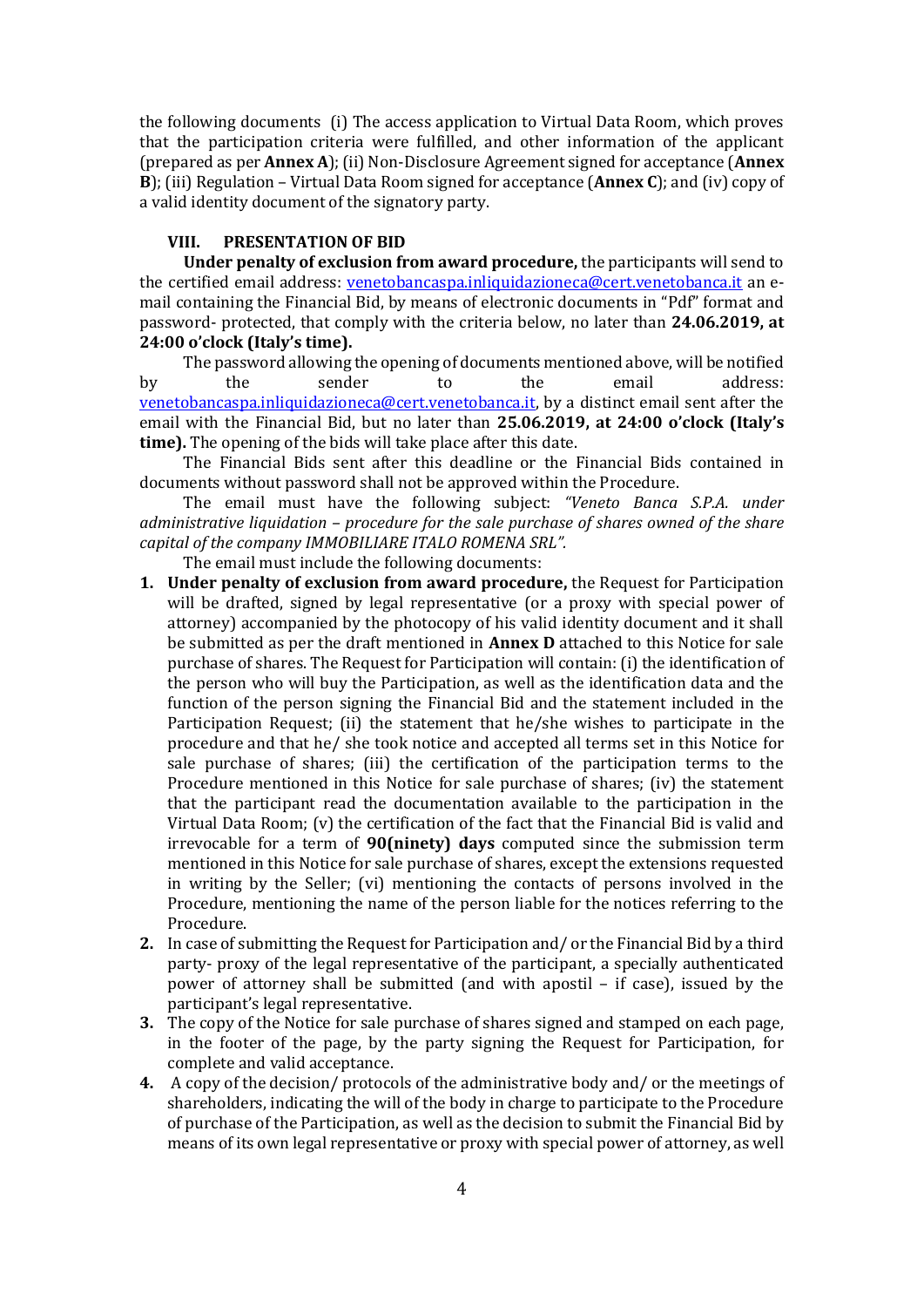as in case it is appointed the winner of the Procedure and the sale purchase agreement is signed.

If the statements which must be included in the documents that the participants shall submit within the Procedure are absent, partial or unclear, the participants can be invited to provide clarifications.

For the participants based in non-EU countries, the above-mentioned statement shall be given in front of a competent judiciary or administrative authority, of a notary or a professionally qualified body from the home country or before a public servant of a Consulate or the Embassy of Romania. The statement must have the same content as the **Annex D, Request for Participation.** 

**5. Under penalty of exclusion from award procedure,** the Financial Bid, prepared as per the draft annexed to this Notice for sale purchase of shares (**Annex E**) as well as the participation guarantee which accompanies the Financial Bid submitted as per the provisions of this Notice for sale purchase of shares.

Partial, conditioned, revocable or ambiguous bids will be excluded.

#### **IX. TENDER PARTICIPATION GUARANTEE**

**Under penalty of exclusion from award procedure,** each Financial Bid must be accompanied by a participation guarantee given as a guarantee instrument issued in favor of the Seller under legal terms, by a bank or an insurance company which will be presented with the value and for the period mentioned in the Notice for sale purchase of shares. The guarantee instrument must confirm the irrevocable character of the guarantee issued in favor of the Seller, or constituted by bank transfer, in the account (**of VENETO BANCA SPA IN LCA): IBAN IT02I0306912711100000011889** opened with **INTESA SAN PAOLO**, upon the participant's free choice (hereinafter called "Guarantee").

The value of the guarantee is equal to 10% (ten percent) of the amount of the price offered (as per Art. III) above.

The guarantee must have a validity of at least **90 (ninety) days** since the deadline of submitting the Financial Bid, with the duty to extend the Guarantee upon the Sellers' request, in case upon the maturity of the valid term of the Guarantee, the sale purchase agreement of the Participation was not yet signed.

The proof of issuance of the Guarantee shall be submitted in original copy at the headquarters of Veneto Banca, in Italy, Montebelluna (TV), street Via Feltrina Sud, 250, in sealed envelope, indicating the sender's name and the subject "*Veneto Banca under administrative liquidation Procedure of Sale purchase of shares held in the company Immobiliare Italo Romena SRL",* until **28.06.2019.**

The guarantee instrument issued as per the provisions of this Notice for sale purchase of shares, shall guarantee the wrongful non-performance of the sale purchase agreement by the culpable Participant who was declared the winner and it shall be reimbursed once the ownership right on the Participation is transferred and the full sale price is paid. The guarantees offered by the other participants will be reimbursed in **10 (ten) working days** since the date of the award of Procedure to the best bidder.

### **X. METHODS OF CONDUCTING THE PROCEDURE**

The examination of the Financial Bids will be made jointly by Liquidators. Liquidators will carry out - in the order indicated - the following activities: (i) check the admissibility of each bid presented, making sure that the email was sent within the due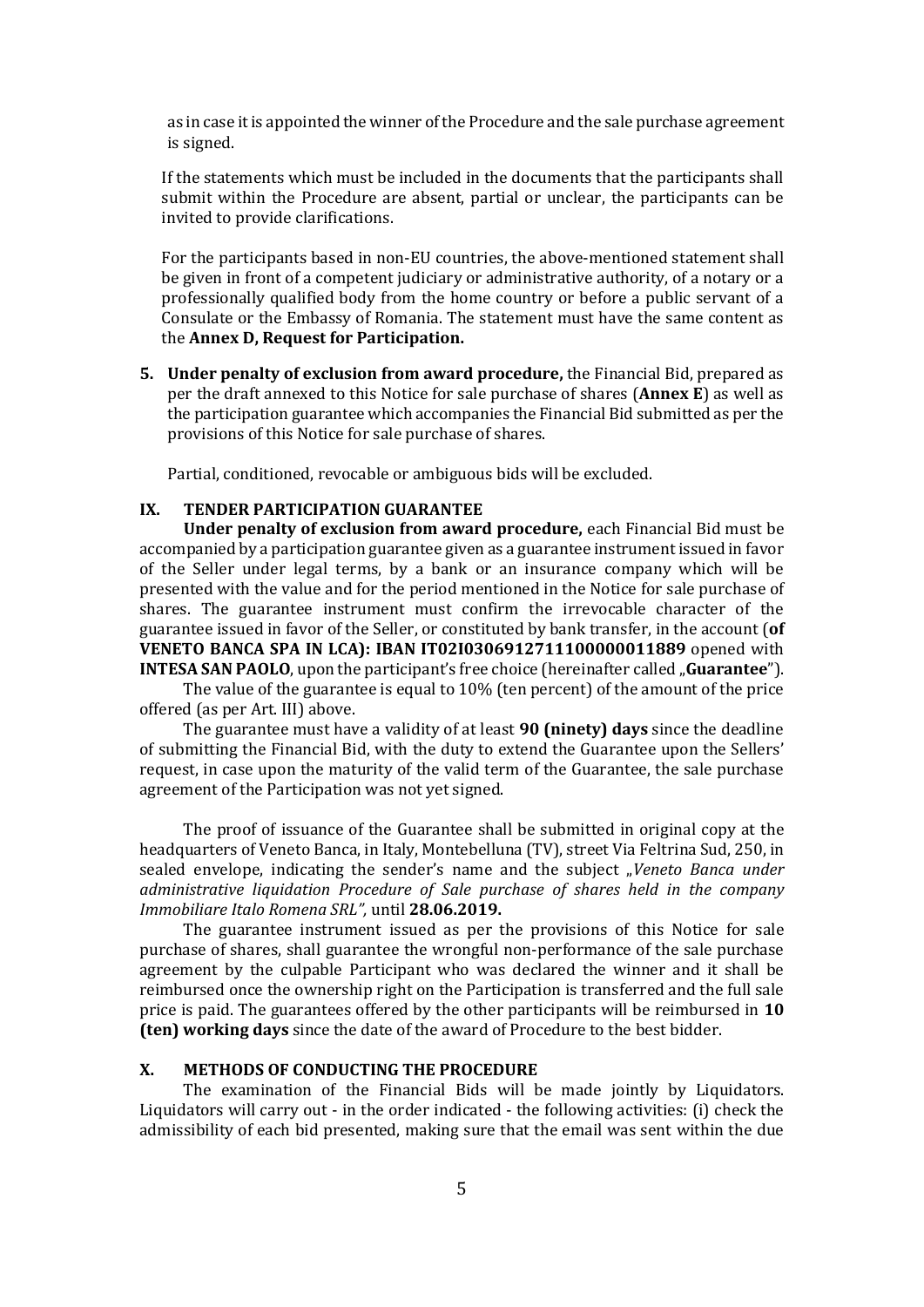date and according to the methods set in this Sale Notice; (ii) open the documents sent, (iii) state the acceptance or exclusion of the participants, (iv) draft the ranking of bids.

Following that, the Liquidators shall appoint the best bidder, by means of individual negotiations, with participants who filed the best 5 (five) bids, if this number is reached. In any case, the Liquidators reserve their right to award the Procedure even in the presence of one single validly-filed bid.

During the negotiation process the aforementioned bidders may propose amendments to the draft of the sale contract of shares (which will be made available in the VDR) which may be approved or not by the Liquidators at their sole discretion. Once the draft of the sale contract of shares is finalized it will be made available to all the bidders who will be invited to submit their improved Financial Bid.

The proposed amendments to the sale contract of shares and the improved Financial Bid needs to be submitted by observing the terms and conditions which will be further indicated in a notice to be sent through registered e-mail (PEC) to all the bidders.

Further to receiving the improved Financial Bids, the Liquidators will prepare a new ranking by nominating the highest Financial Bid.

If no participant submits improved Financial Bids, the award shall be made in favor of the participant who is placed first in the ranking based on the draft of the sale contract of shares uploaded in the VDR (without prejudice to the mechanism in case of identical Financial Bids referred to in the following paragraph).

If two or more bidders, at the outcome of the overbid stage, have presented identical Financial Bids and these will occupy the first place in the ranking, Liquidators will proceed to identify the best bidder by means of individual negotiations.

Veneto Banca reserves its right to conduct checks and inspections related to the truthfulness of the statements and the certifications provided by the Participant. Untruthfulness of the statements means revocation from the award for culpable acts of the winning participant, in this case Veneto Banca has the right to keep the Guaranty as penalty, without affecting the compensation right for larger prejudice.

# **XI. CLARIFICATIONS**

The request regarding possible clarifications of the content of the Notice for sale purchase of shares can be made in English, exclusively at the email address [venetobancaspa.inliquidazioneca@cert.venetobanca.it](mailto:venetobancaspa.inliquidazioneca@cert.venetobanca.it) and they must be sent until and no later than **15.06.2019, 24:00 o'clock (Italy's time).**

The clarification requests made by telephone or which exceed the deadline mentioned above shall not be considered.

The answers to the clarifications shall be published on the website [http://www.venetobancalca.it,](http://www.venetobancalca.it/) in five (5) days from the due date of the period of filing the clarification requests. The answers are an integrant part of the Procedure and they are binding for all interested parties.

#### **XII. PRIVACY AND DATA PROTECTION**

The data and information supplied by the parties participating in the Procedure shall be processed by complying with the provisions of Regulation (EU) 2016/679 of the European Parliament and of the Council of 27 April 2016 on the protection of natural persons with regard to the processing of personal data and on the free movement of such data and repealing Directive 95/46/EC and of Law 190/2018 on the measures for the application of Regulation (EU) 2016/679 of the European Parliament and of the Council of 27 April 2016 on the protection of natural persons with regard to the processing of personal data and on the free movement of such data, and repealing Directive 95/46/EC (General Regulation on Data Protection)